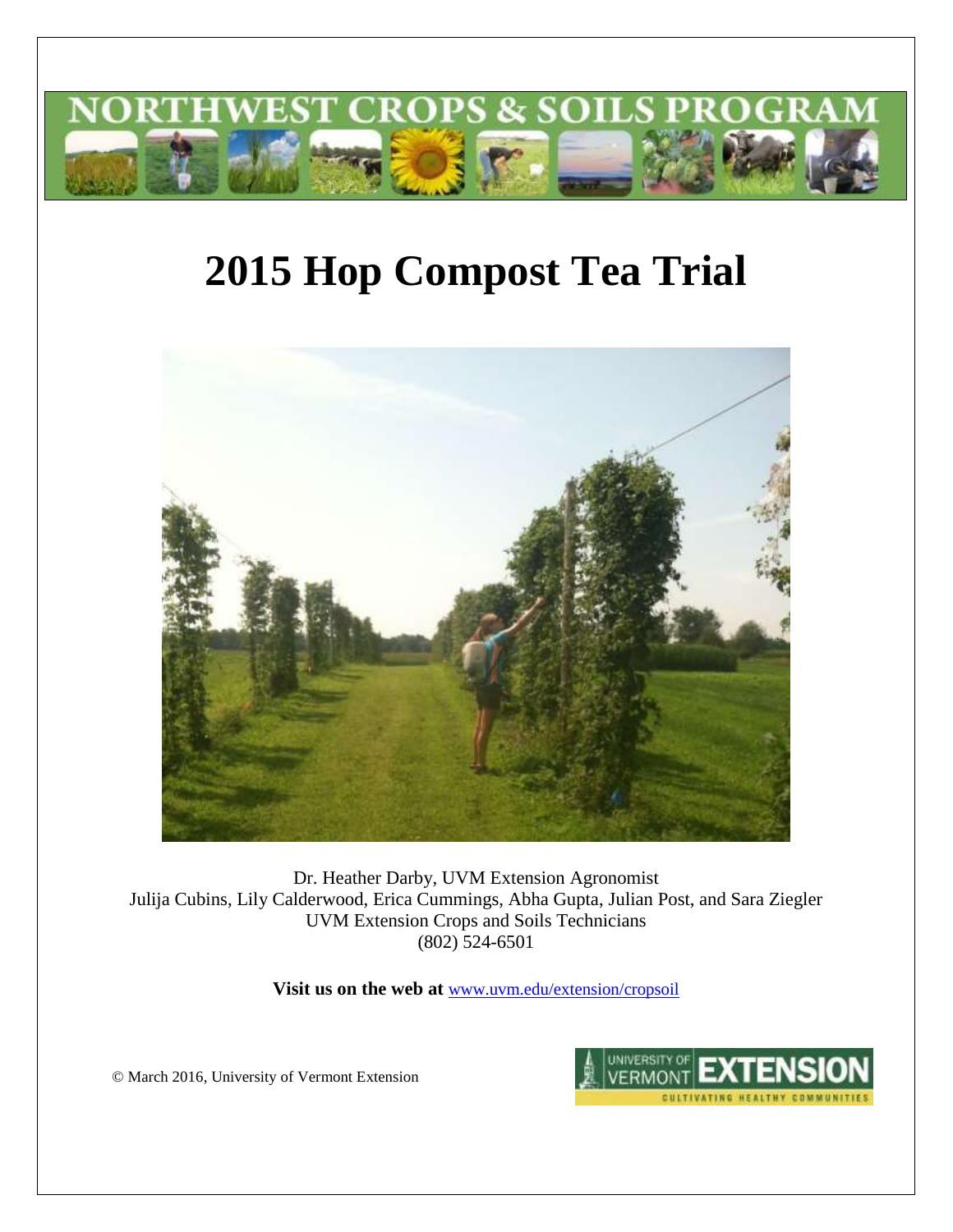## **2015 HOPS COMPOST TEA TRIAL Dr. Heather Darby, University of Vermont Extension [heather.darby\[at\]uvm.edu](mailto:heather.darby@uvm.edu?subject=2012%20Hops%20Variety%20Trial%20Report)**

As the acreage of hops continues to rapidly expand in the northeast, there is a great need for production knowledge specific to our region. Downy mildew has been identified as the primary pathogen plaguing our hop yards. This disease causes reduced yield, poor hop quality, and in extreme cases, plant death. Control measures are desperately needed that can effectively reduce disease incidence and have a minimal impact on the environment. Farmers have increasing interest in the potential impact of bio-based foliar products on yield, quality, and disease incidence of hops. Compost teas have been used to control disease and provide fertility in a wide range of crops. This study evaluates the impact of compost tea on disease incidence and yield of second year hops.

# **MATERIALS AND METHODS**

The replicated research plots were located at Borderview Research Farm in Alburgh, VT on a Benson rocky silt loam soil. The experimental design was a randomized complete block with 5 replicates. The experiment included the following two treatments (8 plants per treatment):

- 1) Hops with standard granular fertilizer regime and downy mildew controlled with Champ WP (copper hydroxide).
- 2) Hops with standard granular fertilizer regime plus compost tea added as a foliar fertilizer and disease control.

The small hop yard was located east of the main hop yard and had a smaller design. Two parallel trellises, 517 feet in length, were constructed with 13 feet of space between them. Due to the short duration of this trial, this trellis was only 12 feet tall to accommodate the smaller first and second year plants. The construction of the small hop yard was similar to that of the main hop yard. Poles were set every 95 feet. Unlike the main hop yard, the posts were set at a 90° angle to the ground surface. A stepby-step guide for building a trellis can be found at [www.uvm.edu/extension/cropsoil/wp](http://www.uvm.edu/extension/cropsoil/wp-content/uploads/Rainville-Building-a-Hopyard.pdf)[content/uploads/Rainville-Building-a-Hopyard.pdf.](http://www.uvm.edu/extension/cropsoil/wp-content/uploads/Rainville-Building-a-Hopyard.pdf)

The small hop yard was irrigated sporadically throughout July and August due to the ample moisture provided by precipitation during the growing season. When irrigation was applied, the rate was 3900 gal ac<sup>-1</sup>. Detailed information for the drip irrigation systems as well as a parts and cost list can be found at [www.uvm.edu/extension/cropsoil/hops#irrigation.](http://www.uvm.edu/extension/cropsoil/hops#irrigation)

### **Fertility Management**

Granular fertilizer was applied at the beginning of the season prior to the application of the compost tea. 50 lbs  $ac^{-1}$  N was applied to the small hop yard in the form of sodium nitrate (16-0-0). The plants were also sidedressed with boron and zinc at rates  $1 \text{ lb}$  ac<sup>-1</sup> and  $8 \text{ lbs}$  ac<sup>-1</sup>, respectively. The compost tea provided a very small amount of additional nutrients to the plots associated with the treatment (Table 1).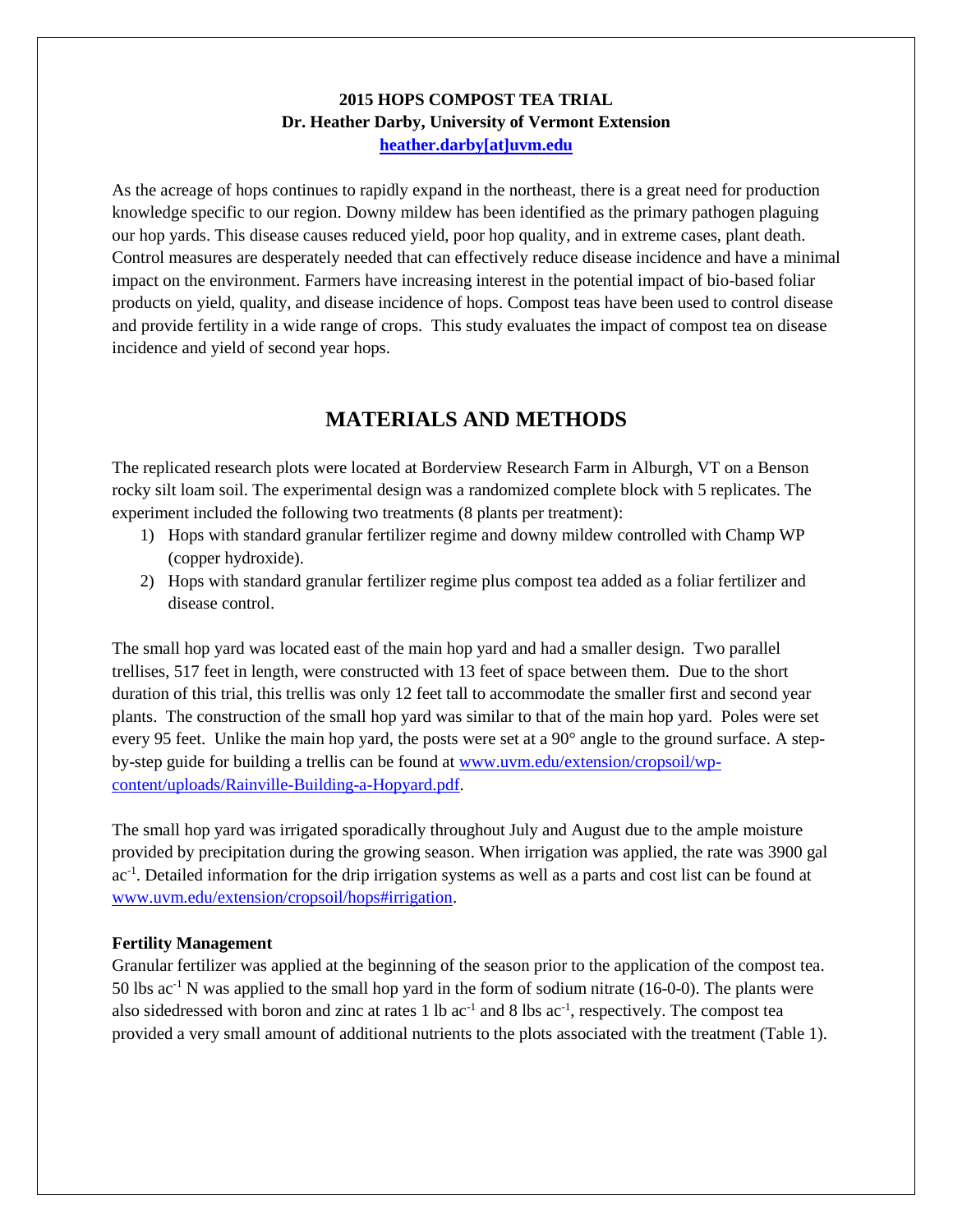|                                      | Total<br>nitrogen<br>$\left( \mathbf{N}\right)$ | Nitrate<br>nitrogen<br>$(NO3-N)$ | Ammonium<br>nitrogen<br>$(NH_4-N)$ | Phosphorous | Potassium<br>$\rm (K)$ |
|--------------------------------------|-------------------------------------------------|----------------------------------|------------------------------------|-------------|------------------------|
| Compost tea<br>$1b$ ac <sup>-1</sup> | 0.183                                           | 9.181                            | 0.002                              | 0.020       | 0.677                  |

| Table 1. Total nutrients applied via compost tea treatment over the growing season, Alburgh, VT, 2015. |  |  |  |  |  |
|--------------------------------------------------------------------------------------------------------|--|--|--|--|--|
|                                                                                                        |  |  |  |  |  |

## **Downy Mildew Management**

Downy mildew was scouted each week using a variety of techniques. Plants in each treatment were scouted for downy mildew. The total number of basal spikes were recorded as well as the average severity of the spikes present on each hill using a 1-5 rating scale, with 1 representing a low severity infection and 5 representing a highly infected spike. The total number of aerial spikes per hill was also recorded, but severity was not evaluated. Leaf infection was evaluated by scouting 10 leaves on each plant and recording the total number that exhibited downy mildew characteristics.

Trial treatments were sprayed weekly due to the 2015 growing season's favorable downy mildew conditions (Table 2). The compost tea treatment, WP Liquid Extract, was produced by Worm Power, LLC., and is an OMRI-approved compost tea produced from worm castings. The compost tea was applied using a backpack sprayer with a hand pump and nozzle attachment. The control formulation included Champ WG (Nufarm Americas, Inc, EPA Reg. No. 55146-1) and Regalia (Marrone Bio Innovations, EPA Reg. No. 84059-3). Champ WG is 77% copper hydroxide and works as a control measure against downy mildew in hops. When copper hydroxide is mixed with water, it releases copper ions, which disrupt the cellular proteins of the fungus. Regalia is a broad spectrum bio-fungicide that works by stimulating the plant's natural defenses. The Champ WG and Regalia mixture was sprayed using a Rear's Manufacturing Nifty Series 50-gallon stainless steel tank utility sprayer with PTO-driven mechanical agitation, a 3-point hitch, and a Green Garde® JD9-CT spray gun. All pesticides applied were OMRIapproved for use in organic systems and were applied at rates specified by their labels.

| Week of:  | Champ WG<br>$(lbs ac^{-1})$ | Compost tea<br>(gal/plant) |
|-----------|-----------------------------|----------------------------|
| $1-J$ un  | 0.50                        |                            |
| 8-Jun     | 0.50                        | 0.38                       |
| $15$ -Jun | 0.89                        | 0.31                       |
| $22$ -Jun | 0.89                        | 0.38                       |
| $29$ -Jun | 1.00                        | 0.44                       |
| $6$ -Jul  | 0.89                        | 0.38                       |
| $13$ -Jul | 0.89                        | 0.38                       |
| $20$ -Jul | 0.89                        | 0.38                       |
| $27$ -Jul | 0.89                        | 0.38                       |

|  |  | Table 2. 2015 Spray schedule in the small organic hop yard, Alburgh, VT. |  |
|--|--|--------------------------------------------------------------------------|--|
|  |  |                                                                          |  |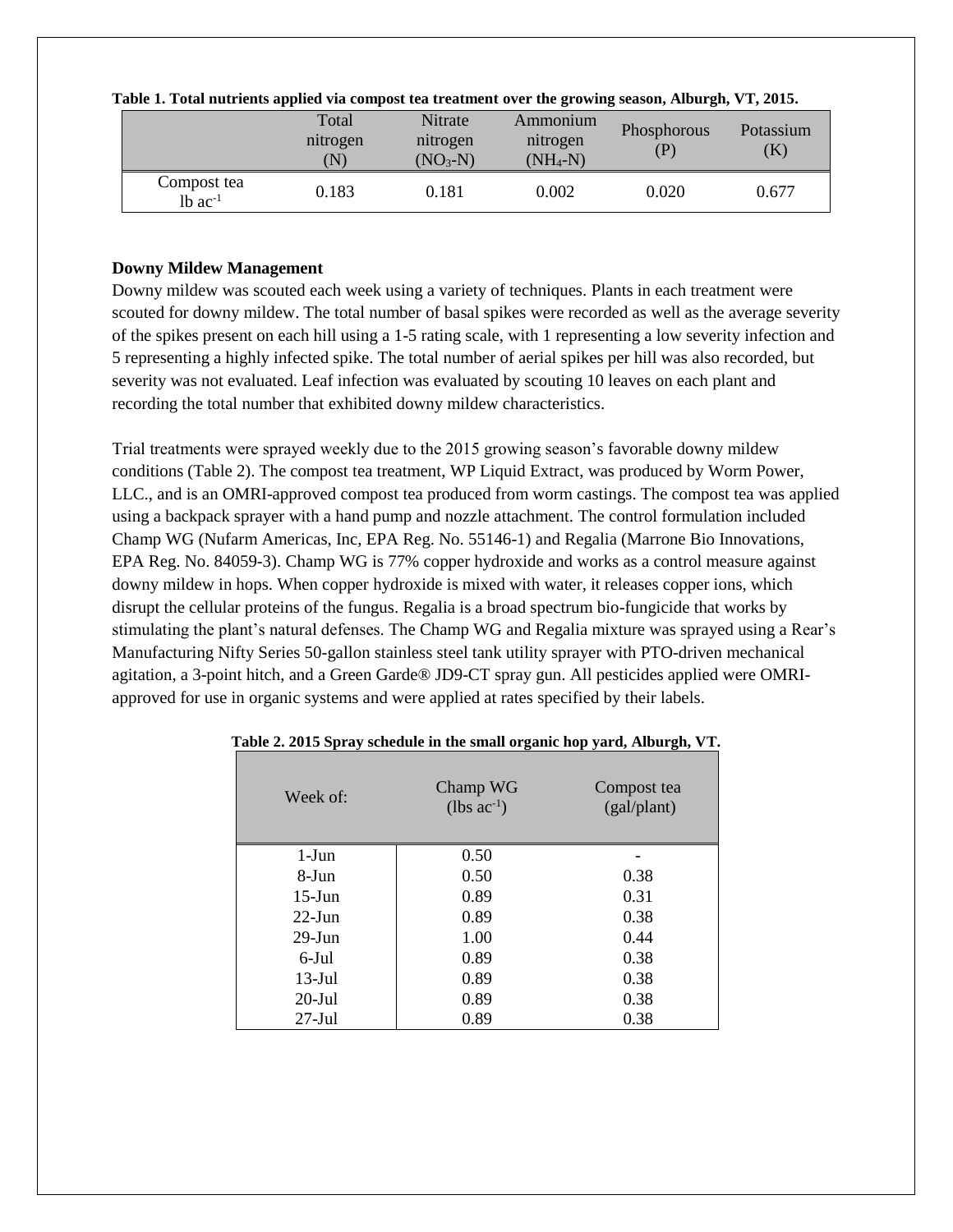#### **Harvest**

Hop harvest was targeted for when cones were at 20-25% dry matter. At harvest, hop bines were cut in the field and brought to a secondary location to be run through our mobile harvester. Picked hop cones were weighed on a per plot basis, 100-cone weights were recorded, and moisture was determined using a dehydrator. 100 cones from each plot were assessed for incidence of downy mildew. They were also assessed for severity of browning due to disease on a scale of 1-5, 5 being worst. All hop cones were dried to 8% moisture, baled, vacuum sealed, and then placed in a freezer.

Yields are presented at harvest moisture and at 8% moisture on a per acre basis. Per acre calculations were performed using the spacing in the UVM Extension small hop yard of 374 hills per acre. Yields were analyzed using the GLM procedure in SAS and brew values were analyzed using the PROC MIXED procedure in SAS with the Tukey-Kramer adjustment, which means that each cultivar was analyzed with a pairwise comparison (i.e. 'Cluster' statistically outperformed 'Cascade', Cascade statistically outperformed 'Mt. Hood', etc.). Relationships between variables were analyzed using the GLM procedure.

# **RESULTS**

Using data from a Davis Instruments Vantage Pro2 weather station at Borderview Research Farm in Alburgh, VT, weather data was summarized for the months spanning from the beginning of the 2015 growing season to the 2015 harvest. The 2015 growing season (March-September) accumulated 5693 GGD's, which was 344 days more than the 30 year average (1981-2010 data). Overall precipitation was below average the 2015 growing season, we did experience a significantly wet June (Table 3).

| Alburgh, VT                       | March   | April   | May     | June   | July    | August  | September |
|-----------------------------------|---------|---------|---------|--------|---------|---------|-----------|
| Average temperature $(^{\circ}F)$ | 26.0    | 43.4    | 61.9    | 63.1   | 70.0    | 69.7    | 65.2      |
| Departure from normal             | $-5.1$  | $-1.4$  | 5.5     | $-2.7$ | $-0.6$  | 0.9     | 4.6       |
|                                   |         |         |         |        |         |         |           |
| Precipitation (inches)            | 0.02    | 0.09    | 1.94    | 6.42   | 1.45    | 0.00    | 0.34      |
| Departure from normal             | $-2.19$ | $-2.73$ | $-1.51$ | 2.73   | $-2.70$ | $-3.91$ | $-3.30$   |
|                                   |         |         |         |        |         |         |           |
| Growing Degree Days (base 32°F)   | 70      | 373     | 930     | 938    | 1188    | 1184    | 1010      |
| Departure from normal             | 70      | $-11$   | 174     | $-76$  | $-10$   | 45      | 152       |

**Table 3. Temperature, precipitation, and Growing Degree Day summary, Alburgh, VT, 2015.**

Based on weather data from a Davis Instruments Vantage Pro2 with WeatherLink data logger. Historical averages are for 30 years of NOAA data (1981-2010) from Burlington, VT.

Weather conditions in 2015 were highly conducive for downy mildew infection with 36 of 108 days between 1-May and 16-Sep exhibiting conditions that increased downy mildew susceptibility (Figure 1). Spikes on Figure 1 extending over 500 in the forecast for disease severity indicate a likely infection event.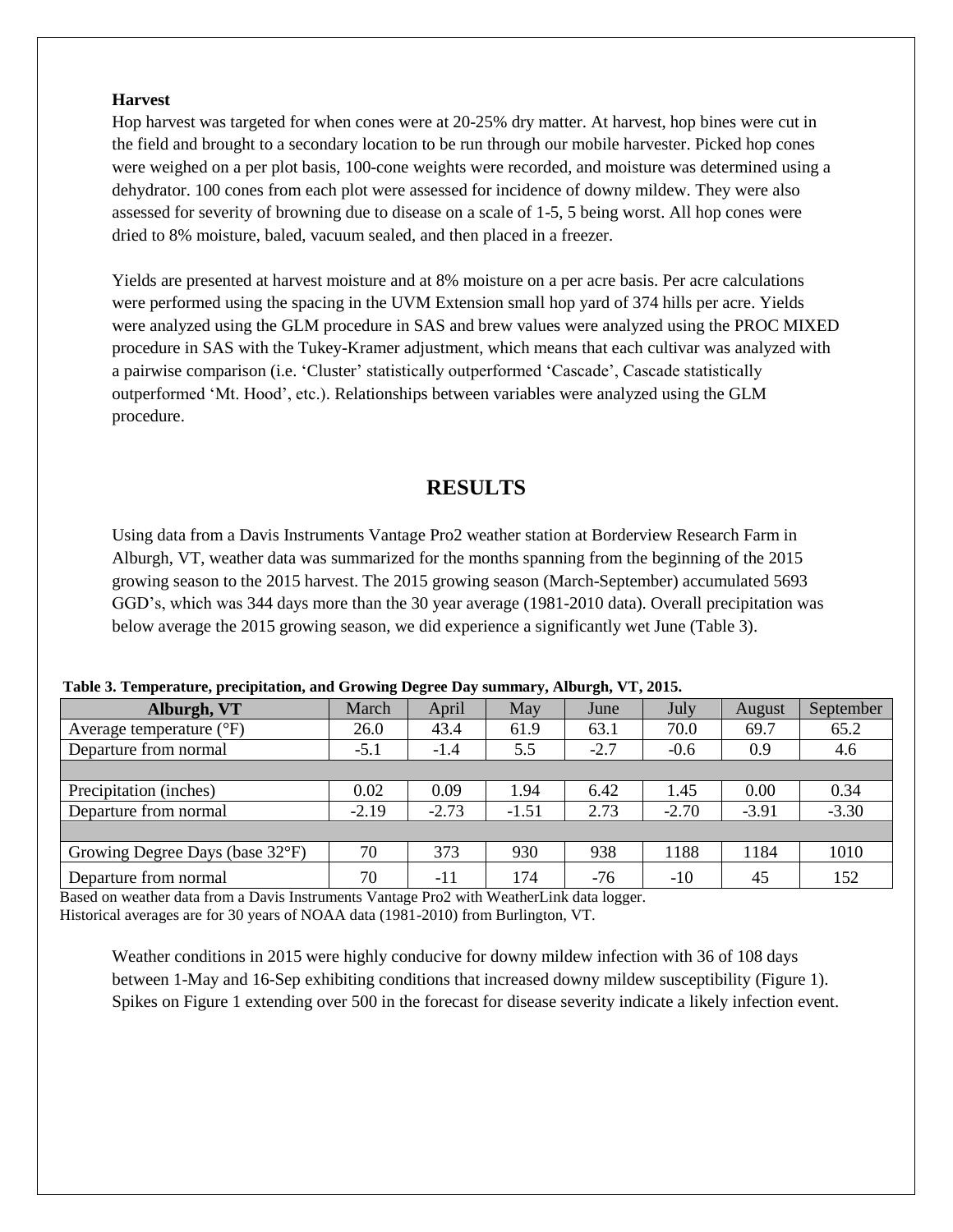

**Figure 1. Susceptible days for downy mildew infection, Alburgh, VT, 2015.**

## *Impact of Treatment on In-Season Downy Mildew Indicators:*

There was a significant difference between treatments for the number of aerial spikes present on the hops, but no difference between the number of basal spikes or infected leaves present on the plants (Table 4). Aerial and basal spike emergence represents systemic downy mildew infection. Infected leaves indicate downy mildew infection during the growing season.

| Treatment         | <b>Basal</b> spikes<br>$\%$ | Aerial spikes<br># | Infected leaves |
|-------------------|-----------------------------|--------------------|-----------------|
| Champ WG          | 0.19                        | 2.1                | 0.63            |
| WP Liquid Extract | 0.12                        | 2.3                | 0.62            |
| $p$ -value        | 0.15                        | 0.03               | 0.82            |
| Trial mean        | 0.16                        | 2.2                | 0.63            |

### **Table 4. Downy mildew scouting data, Alburgh, VT, 2015.**

### *Impact of Treatment on Harvest Quality:*

Hop yields were slightly higher in the Champ WG treatments (Table 5). Cone infection by disease was significantly less in both the percentage of cones infected as well as the severity of infected cones in the Champ WG plots. The 100 cone weight at 8% moisture was not impacted by the treatments.

| Table 5. Effect of foliar spray on hop yield and quality, Abourgil, v 1, 2013. |                        |                 |           |          |  |  |  |  |  |
|--------------------------------------------------------------------------------|------------------------|-----------------|-----------|----------|--|--|--|--|--|
|                                                                                | Yield                  | 100 Cone weight | Disease   | Disease  |  |  |  |  |  |
| Treatment                                                                      | 8% moisture            | 8% moisture     | incidence | severity |  |  |  |  |  |
|                                                                                | $lbs$ ac <sup>-1</sup> |                 | $\%$      | $1 - 5$  |  |  |  |  |  |
| Champ WG                                                                       | 280                    | 15.8            | 38.7      | 1.7      |  |  |  |  |  |
| Compost tea                                                                    | 213                    | 15.3            | 64.2      | 2.9      |  |  |  |  |  |
| $p$ -value                                                                     | 0.07                   | 0.66            | < 0.0001  | 0.0002   |  |  |  |  |  |
| Trial mean                                                                     | 246                    | 15.55           | 51.5      | 2.3      |  |  |  |  |  |

#### **Table 5. Effect of foliar spray on hop yield and quality, Alburgh, VT, 2015.**